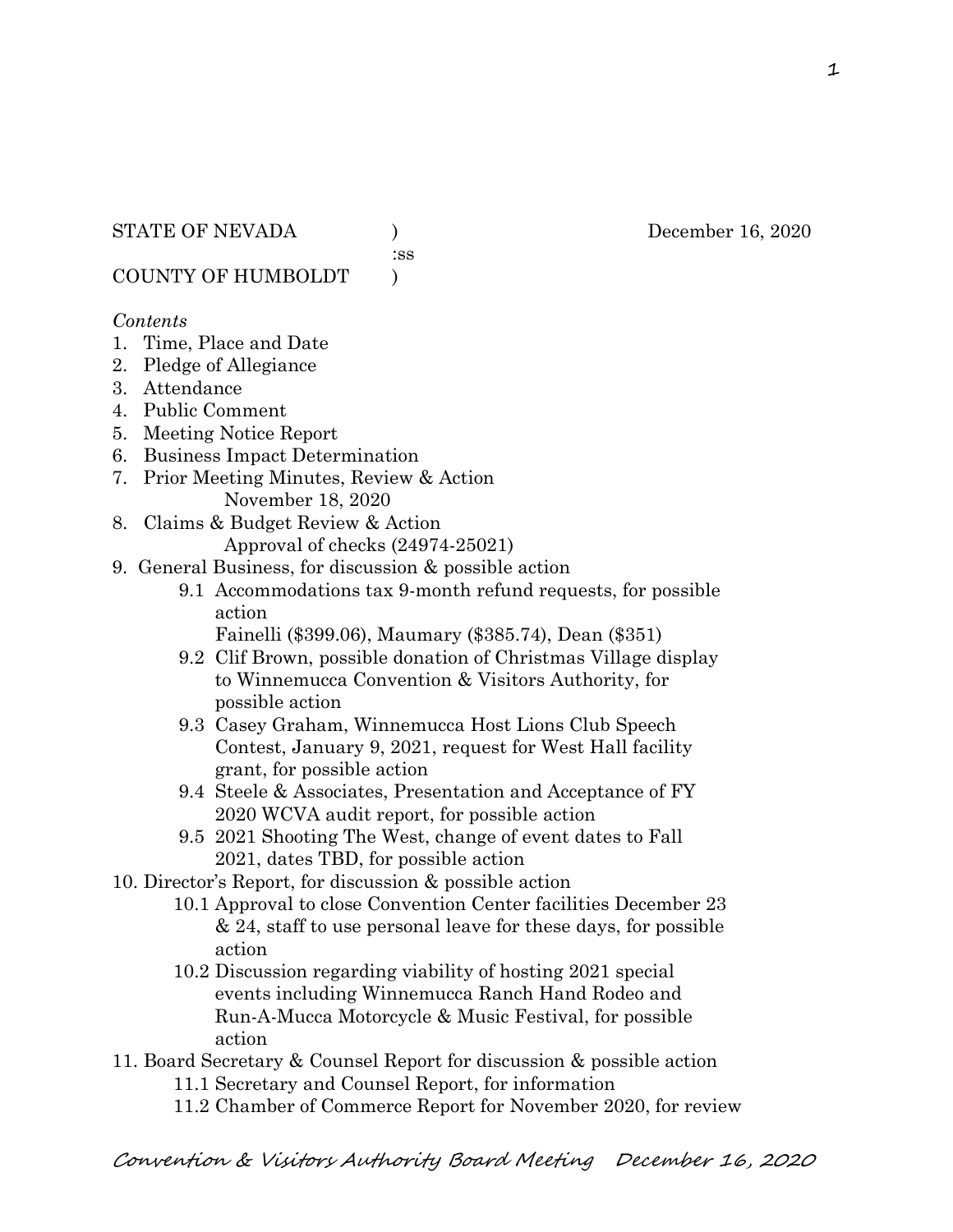- 11.3 Update on delinquencies, possible request for authorization for disclosure of confidential information of one or more licensees, for possible action
- 11.4 Annual room tax report to Taxation
- 11.5 Improvement projects status reports West Hall street sign, Joe Mackie Hall improvements, West Hall parking lighting, Joe Mackie Hall parking, Joe Mackie Hall chiller
- 11.6 COVID-19 developments
- 11.7 Other recent developments
- 12. Board Administrator Report, for discussion & possible action 12.1 Financial reports, for information
- 13. Other Reports
- 14. Next Meeting Date
- 15. Adjournment

# **MINUTES, DECEMBER 16, 2020**

**1. Time, Place and Date.** The Winnemucca Convention & Visitors Authority met in regular session in full conformity with the law at the Winnemucca Convention Center, West Hall, Winnemucca, Nevada at 4:00 pm on Wednesday, December 16, 2020 with Chairman Terry Boyle presiding.

In accordance with Governor Sisolak's Declaration of Emergency in Response to the COVID-19 epidemic, the configuration of the Board's meeting room was doubled in size to accommodate a set-up of a minimum of 6 feet between each Board and Staff member at the head table. The audience chairs were set up not closer than 6 feet to the head table, with seats not less than a minimum of 6 feet apart in all directions. Board members and staff observed face covering and social distancing covid emergency regulations. Audience did likewise. Public audience was only 1 person, well within the 50 person limit or 25% of fire code capacity. In this case, 20 person limit.

# **2. Pledge of Allegiance.**

**3. Attendance.** *Convention and Visitors Authority Board Officials Present:*

| Terry Boyle     | Chairman and Motel Representative      |  |
|-----------------|----------------------------------------|--|
| Brian Stone     | Vice Chairman and Hotel Representative |  |
| John Arant      | Business Representative                |  |
| Bill Macdonald  | Secretary and Counsel                  |  |
| Kendall Swensen | Board Administrator                    |  |
|                 |                                        |  |

*Convention and Visitors Authority Board Officials Absent:* Ron Cerri County Representative Jim Billingsley Treasurer and City Representative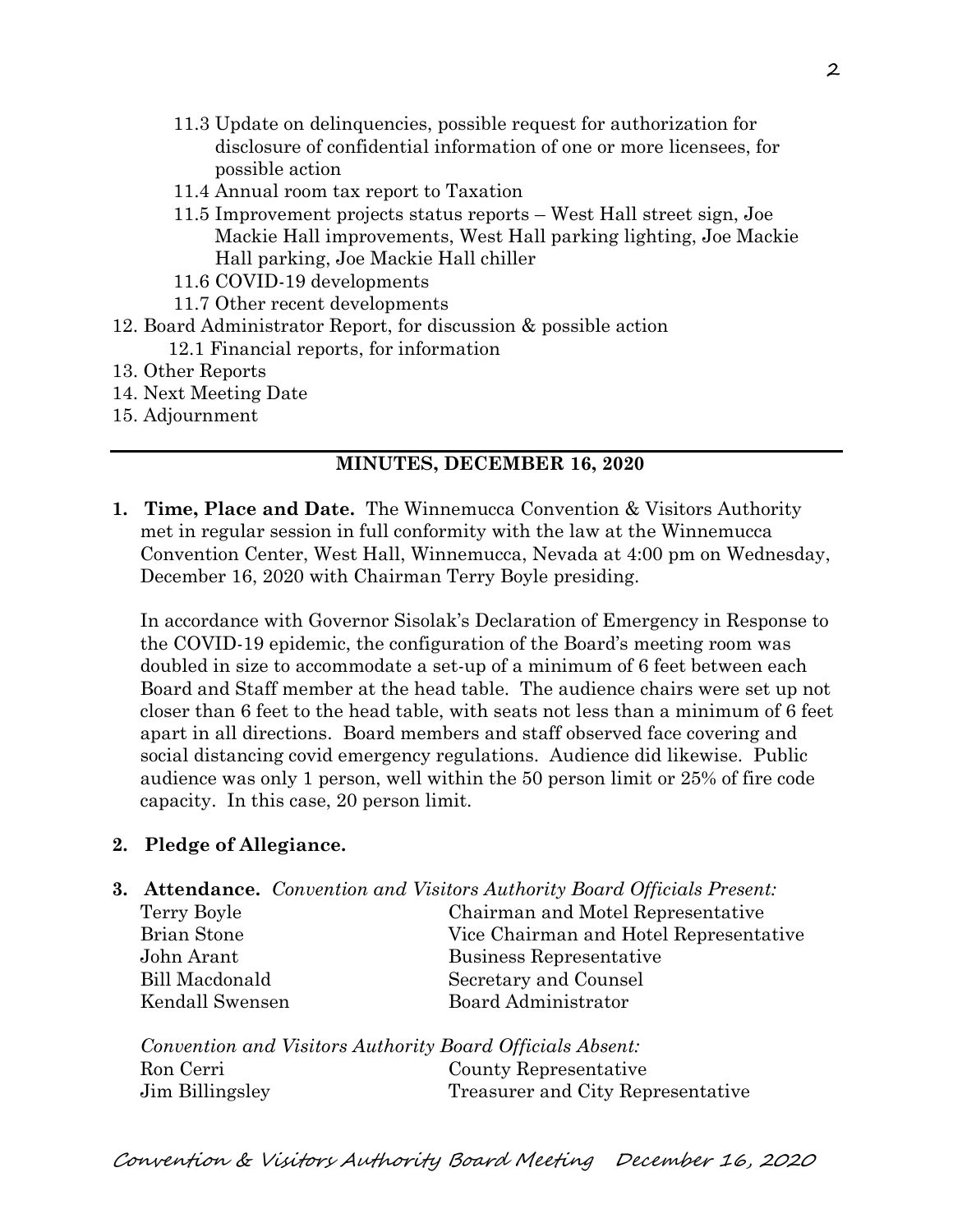*Staff Members Present:* Kim Petersen Director Shelly Noble Administrative Clerk

*Staff Members Absent:* None

*Others Present:*

Casey Graham Winnemucca Host Lions Club

## **4. Public Comment.**

None

## **5. Meeting Notice Report.**

Chairman Boyle reported that notice, including meeting agenda, was posted by Shelly Noble by 9:00 am Friday, December 11, 2020 at Humboldt County Library, Court House, Post Office, City Hall and Convention Center West Hall. No persons have requested mailed notice during the past six months.

**6. Business Impact Determination.** Chairman Boyle asked whether any agenda item proposes the adoption by the city or by the county or by the WCVA of any rule, including any ordinance or resolution which would impose, increase or change the basis for the calculation of a fee that is paid in whole or in substantial part by businesses, which would impose a direct and significant economic burden upon a business or directly restrict the formation or expansion of a business, pursuant to NRS Chapter 237? The Chairman called for board or public input thereon; Counsel reported there was no agenda problem; there was no public comment thereon. Action taken.  *Terry Boyle made a motion that there appears to be no business* 

 *impacting fee matter on today's agenda. The motion carried, 3-0.*

**7. Minutes, Review & Action** 

Prior meeting minutes of November 18, 2020. *Brian Stone made a motion to accept the minutes of the November 18, 2020 meeting. Motion carried, 3-0.* 

**8. Claims, Review & Action.** The following claims, which had been submitted in list form to the board members for review with their 3-day meeting notice and agenda, with the opportunity to obtain further information before or at the meeting, were submitted for payment on December 16, 2020:

| BANK ACCOUNT      | <b>CHECK NUMBERS</b> | <b>AMOUNT</b> |
|-------------------|----------------------|---------------|
| Nevada State Bank | $24974 - 25021$      | \$422,749.26  |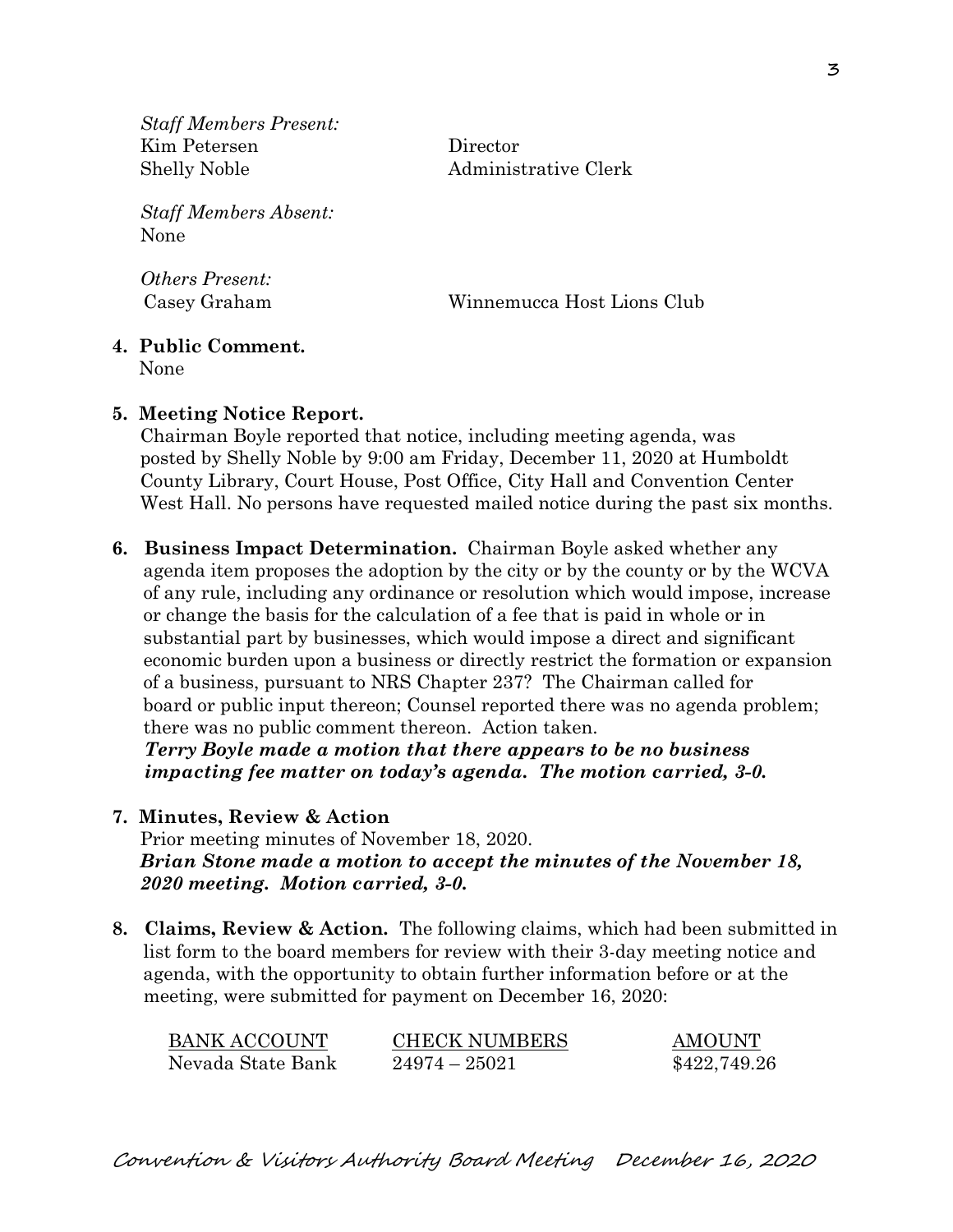*Brian Stone made a motion to approve all claims submitted for December 16, 2020. The motion carried, 3-0.*

#### **9. General Business, for discussion & possible action**

**9.1 Accommodations tax 9-month refund requests, for possible action Fainelli (\$399.06), Maumary (\$385.74), Dean (\$351)**

*Terry Boyle made a motion to approve the accommodation tax 9-months deemed to be a permanent resident refunds for Robert Fainelli (\$399.06), David Maumary (\$385.74), David Allen Dean (\$351). Motion carried, 3-0.* 

### **9.2 Clif Brown, possible donation of Christmas Village to Winnemucca Convention & Visitors Authority, for possible action** Mr. Brown is not here today but he contacted Kim a few weeks ago about possibly donating his extensive Christmas Village to WCVA or maybe putting it in one of our display cases so more people can enjoy it. Pictures of the village were included in the meeting agenda backup materials. Displaying them somewhere in the animal exhibit (Joe Mackie Hall) was discussed but everyone agreed displaying these two collections together wasn't really an option since they are not compatible. The board was not opposed to displaying this collection and directed Kim to work with Mr. Brown to find

## **9.3 Casey Graham, Winnemucca Host Lions Club Speech Contest, January 9, 2021, request for West Hall facility grant, for possible action**

another possible location to set up this holiday village.

The local Lions Club holds this speech contest each year. It is open to high school students and is a progressive competition with winners competing at local, zone, state and national contests for scholarship money. With pandemic restrictions in place, they are restricting the number of family members of participants that can attend and are in need of a location where they can have everyone socially distanced. We have annual refresher training in the West Hall throughout the month of January, but the Lions contest is on a Saturday and they have agreed to use the refresher training set-up for their contest so that our attendants will then only have to disinfect the space and not re-set it. *Terry Boyle made a motion to approve a West Hall facility grant (two rooms, \$240) for the Winnemucca Host Lions Club Speech Contest, January 9, 2021. Motion carried, 3-0.*  Winnemucca Host Lions Club is responsible for any other customary Convention Center charges.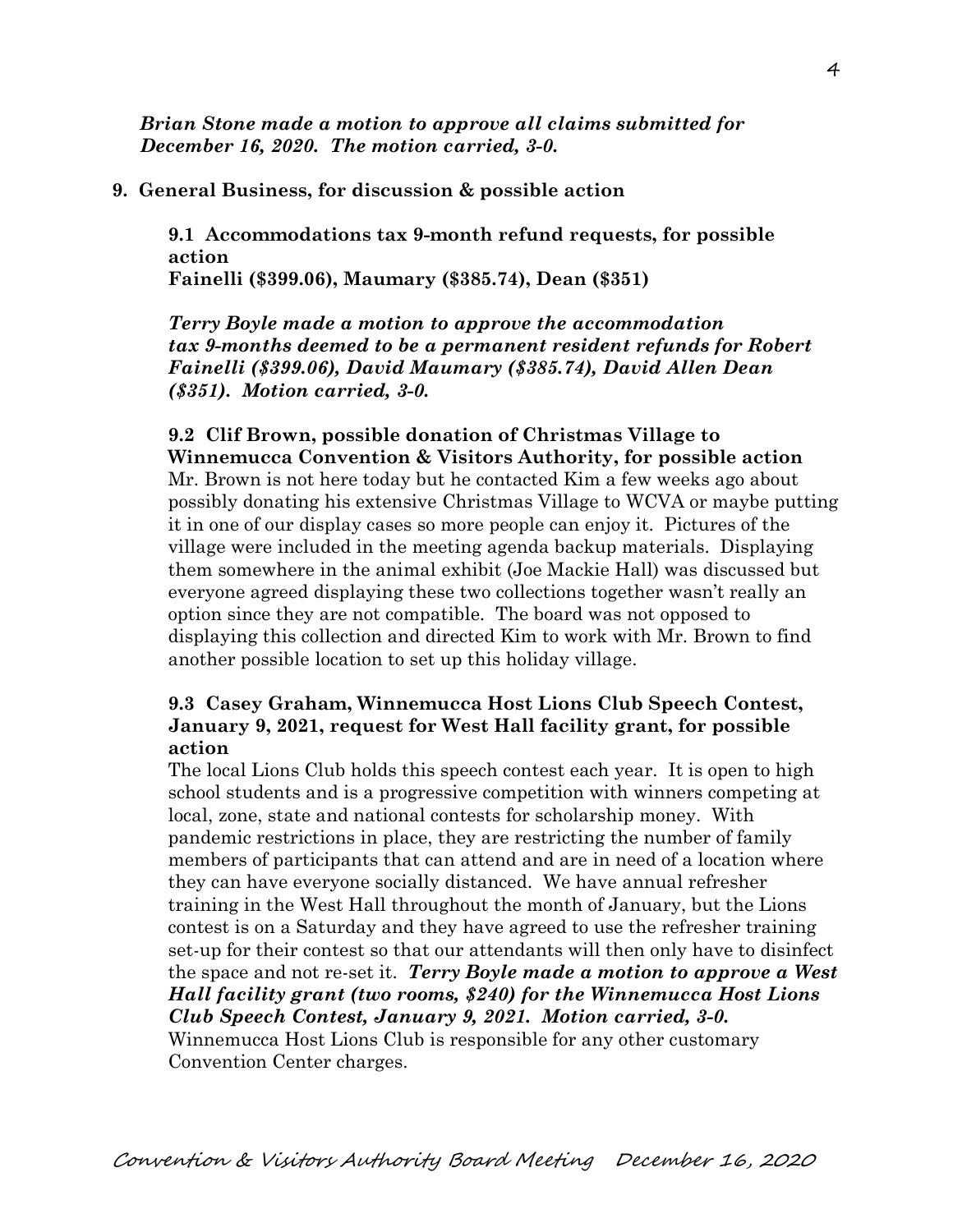#### **9.4 Steele & Associates, Presentation and Acceptance of FY 2020 WCVA audit report, for possible action**

Vanessa Davis from Steele & Associates called in to our speaker phone to present the audit report and answer any questions the board had. The board had hard copies of her report and related graphs to refer to during this discussion. Overall, our audit received a "clean" opinion, so no corrective actions need to take place. There were no issues or findings. Vanessa briefly reviewed some of the information outlined in the audit report that each board member received. As in previous years, our financial situation is strong with no debt. *Terry Boyle made a motion to accept the WCVA 2020 audit report as presented. Motion carried, 3-0.*

#### **9.5 2021 Shooting The West, change of event dates to Fall 2021, dates TBD, for possible action**

With the large increases in Covid infections experienced locally and throughout the country, moving forward with Shooting The West does not seem prudent at this time. Vendors and photography equipment companies are not traveling or sending representatives and it is doubtful that participants are going to feel comfortable attending a symposium while the pandemic continues to surge. It is for these reasons that staff is looking to postpone this event, usually held in April, to later in the year. The board agreed that this change in dates was appropriate. When alternative dates have been selected, Kim will notify this board.

### **10. Director's Report.**

**10.1 Approval to close Convention Center facilities December 23 & 24, staff to use personal leave for these days, for possible action** Everyone is aware that we have very few events at the Convention Center at this time. Phone calls and personal visits to the Convention Center have fallen off as well. Kim and the employees would like to request December 23 and 24 off in addition to the Christmas holiday. Personal leave hours will be used for these days. Board members did not see a problem with this request. *John Arant made a motion to approve closing the Winnemucca Convention Center December 23 and 24. Staff are to use their personal leave hours for these days. Motion carried, 3-0.* 

### **10.2 Discussion regarding viability of hosting 2021 special events including Winnemucca Ranch Hand Rodeo and Run-A-Mucca Motorcycle & Music Festival, for possible action**

This agenda item was included this month as there are a lot of decisions regarding Ranch Hand Rodeo that need to be made very soon if we are going to proceed with this event. But, as discussed in item 9.5, Covid infection numbers locally and around the country continue to skyrocket and are not expected to improve anytime soon due to holiday traveling over the next few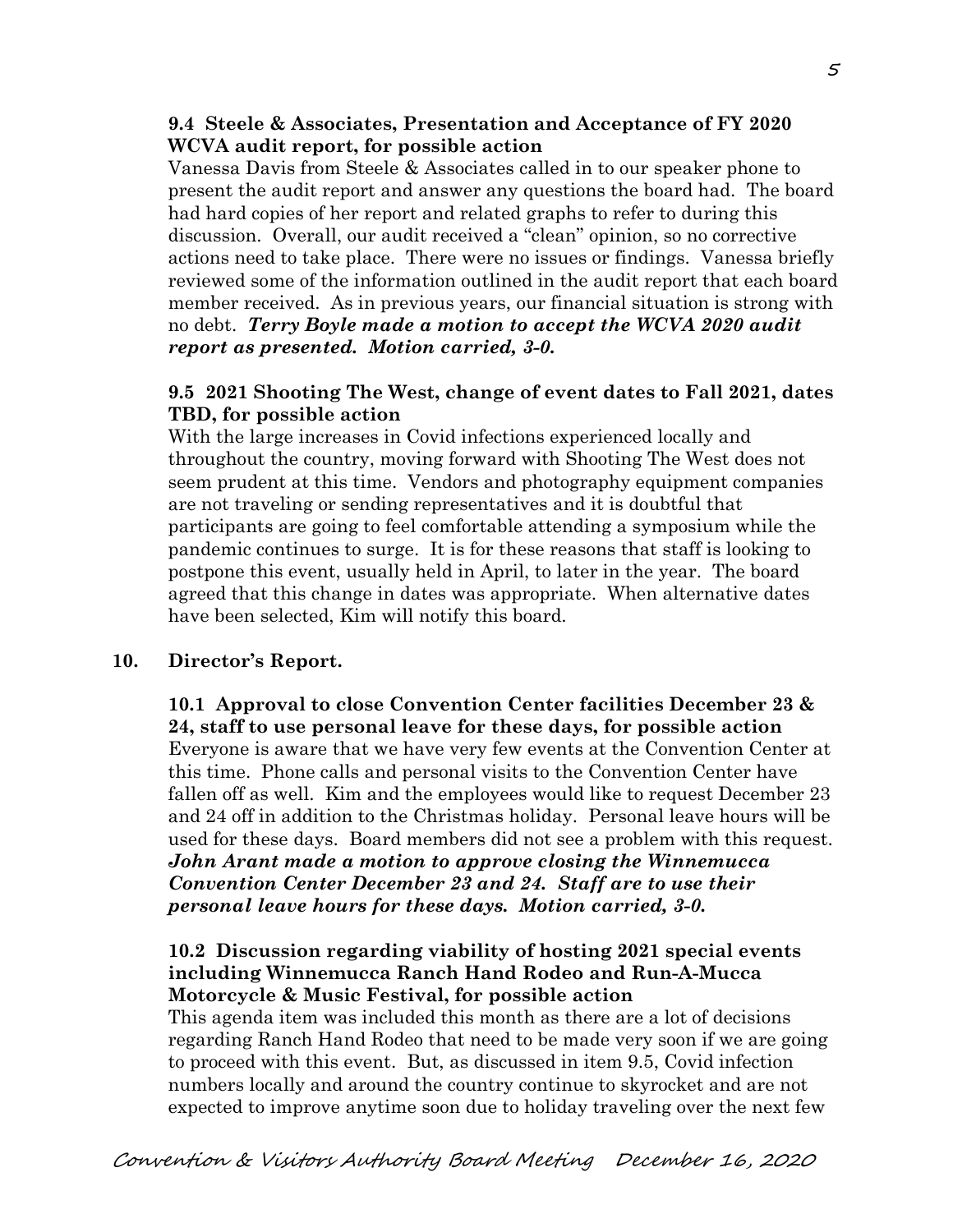weeks. Board members were provided with a spreadsheet outlining 2021 Ranch Hand Rodeo expenses so far. As of today, we have expended approximately \$5,000 for advertising and have committed to several thousand dollars more in the upcoming weeks. Along with these commitments, we will be negotiating with stock contractors after the first of the year. One concern is if stock providers and horse consignors commit to coming to our event and then we cancel or postpone at the last minute these people may have lost opportunities to conduct business with other event producers. Also, our trade show vendors spend money on products to sell and will have purchased excess inventory if we cancel or postpone closer to the event. Another concern is even if Covid cases decline significantly between now and March is it safe for staff and participants to be in such close proximity to each other for several days? Will spectators attend? We are proud of this event and want to maintain the quality and reputation of the events and everyone involved. The chance that we could put anyone in danger of contracting this virus is not something we take lightly. It is for these reasons that this discussion was placed on the agenda this month. This is a great event for the community, but the board agreed with all the concerns presented today and asked about an alternative date later in the year. Terry thinks that there is a possibility Marc Page may not produce the WSRRA Ranch Rodeo Finals in the future. If that is the case, his dates in November may be an option. *John Arant made a motion to cancel the March 3-7, 2021 Winnemucca Ranch Hand Rodeo dates. RHR staff is directed to look at alternative dates later in the year. Motion carried, 3-0.*

The Run-A-Mucca Motorcycle & Music Festival was discussed briefly. The board is hopeful that since we have a few months before this event occurs, plus the fact that it takes place outside, will allow it to proceed.

### **11. Secretary and Counsel, Monthly report, for discussion & possible action**

 **11.1 Chamber of Commerce Report for November 2020, for review** This report is included in Bill's report.

## **11.2 Update on delinquencies, possible request for authorization for disclosure of confidential information of one or more licensees, for possible action**

Bill continues to be in contact with the owner of the motel property in McDermitt that has not paid room tax for several months.

### **11.3 Annual room tax report to Taxation**

It was completed and submitted to Taxation.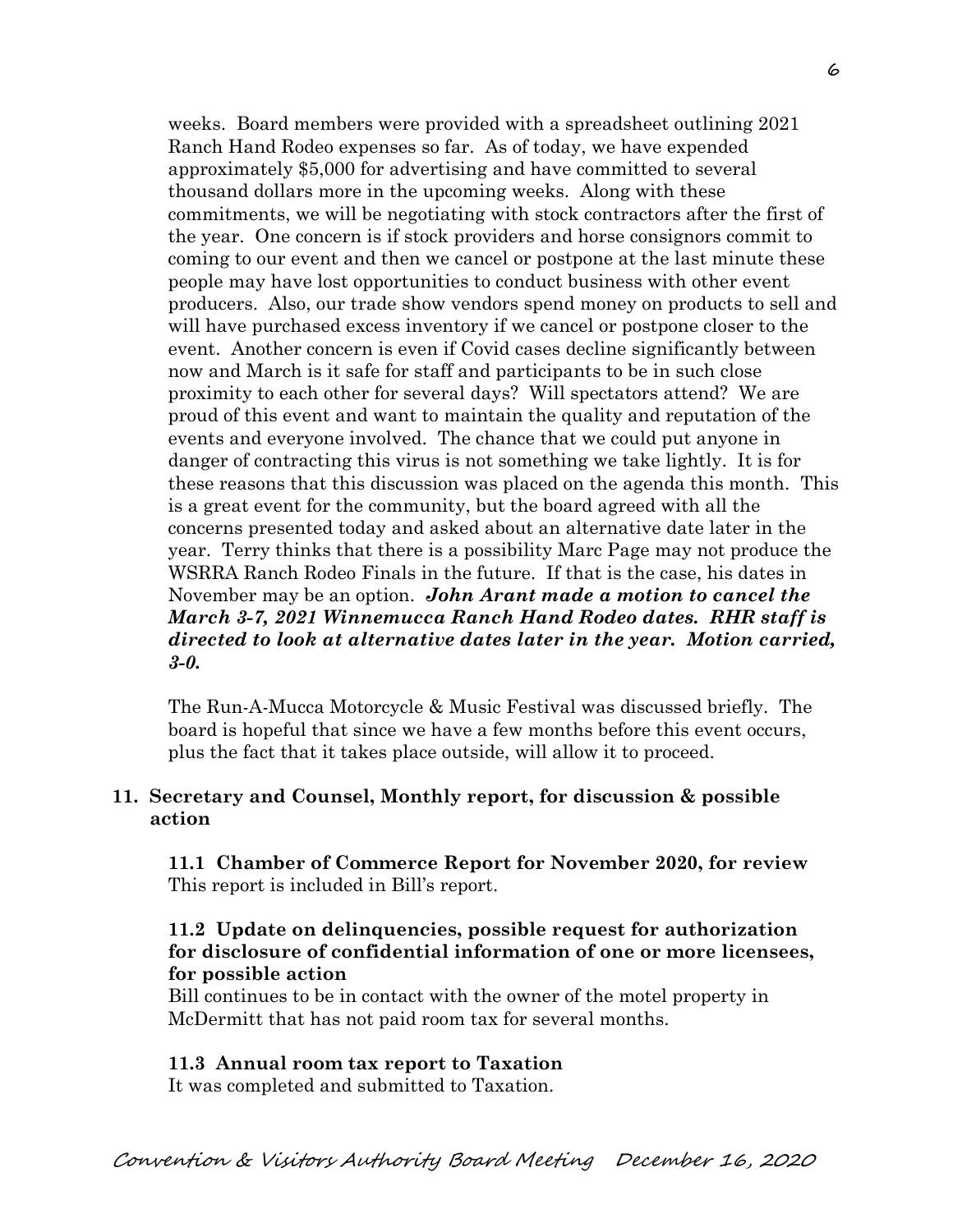# **11.4 Improvement projects status reports – Melarkey Parking Lot lighting, West Hall signage project, Joe Mackie Hall chiller update, Coronavirus COVID-19 update**

No report.

## **11.5 COVID-19 developments**

In his report Bill noted that Governor Sisolak has extended the "pause" until January 15, 2021. Gatherings remain at 50 people or 25% of fire capacity, whichever is less.

## **11.6 Other Recent developments**

No report.

### **12. Board Administrator.**

## **12.1 Financial Reports, for discussion**

Our room tax collections continue to be encouraging, even though there has been so much unrest due to the pandemic.

## **13. Other reports**

None.

1**4. Public Comment** None.

# **15. Regular Business. Next Meeting. The Board confirmed the next regular meeting date of Wednesday, January 20, 2021, 4:00 pm.**

## **16. Adjournment.** *Brian Stone made a motion to adjourn this meeting. Motion carried, 3-0.*

The meeting was adjourned to the next regular meeting, or to the earlier call of the Chairman or to the call of any three (3) members of the Board on three (3) working days notice.

Respectfully submitted,

Shelly Noble